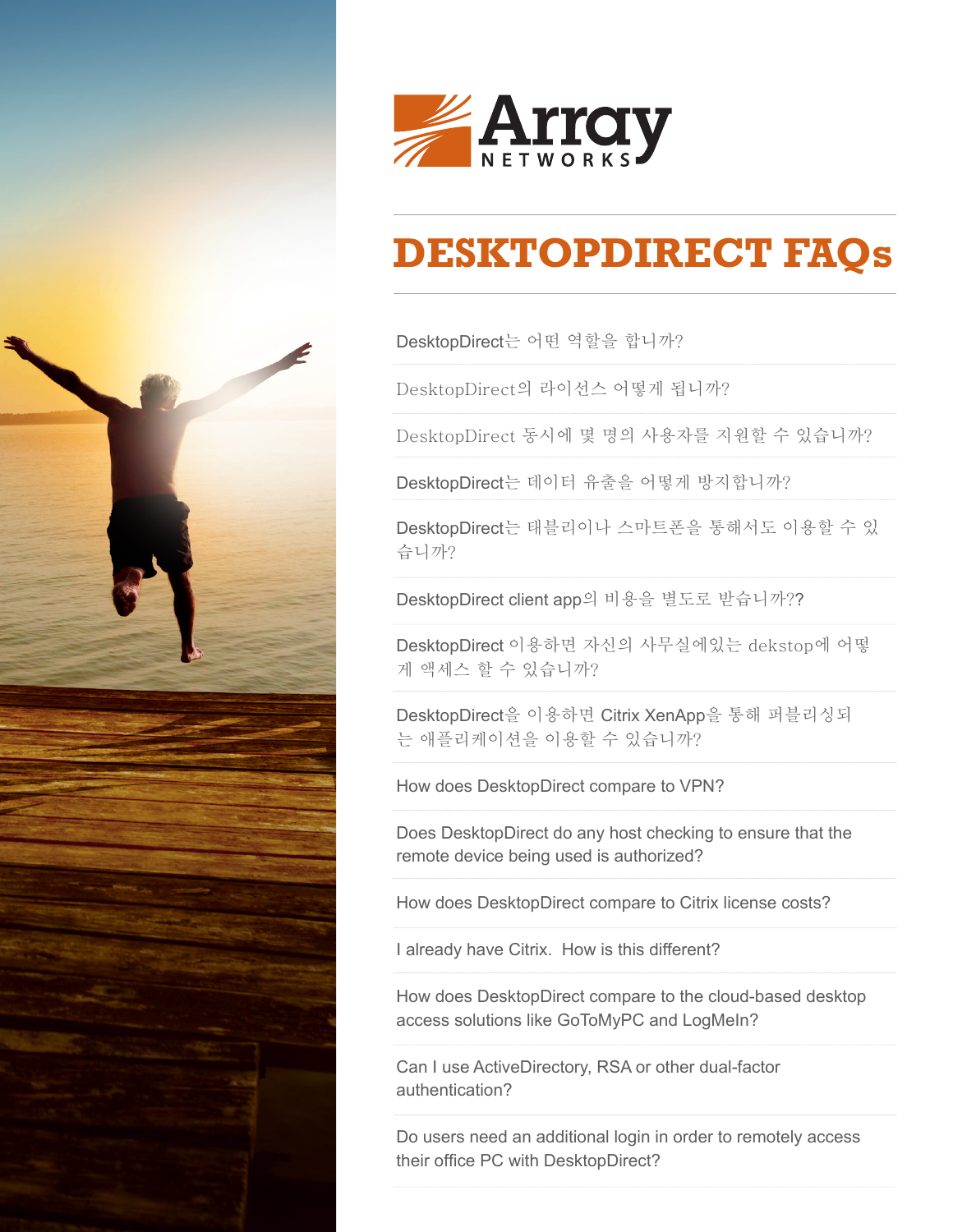

# **Q. DesktopDirect** 는 어떤 역할을 합니까?

**A.** DesktopDirect<sup>를</sup> 사용하면 인터넷에 연결된 어디에서나 사무실의 Windows 기반 컴퓨터 (실제 또는 가상), 터미널 서버 또는 응용 프로그램에서 작업 할 수 있습니다. 통신은 SSL로 암호화되고 데이터 유 출을 방지하면서 완전한 애플리케이션 기능을 제공합니다.

# **Q. DesktopDirect**의 라이선스 기준은 무엇입니까**?**

**A.** DesktopDirect<sup>의</sup> 라이선스는 동시접속자 수를 기준으로 합니다.

## **Q. DesktopDirect** 동시에 몇 명의 사용자를 지원합니까**?**

**A.** DesktopDirect License<sup>가</sup> 있는 AG 시리즈는 다양한 사용자 수를 지원합니다. 중소 기업 규모. 라이센스는 최소 10 명의 동시 사용자에서 시작하며 가장 큰 DesktopDirect 어플라이언스는 최대 12,000 명의 동시 사용자를 지원할 수 있습니다. 클러스터 구성에서 DesktopDirect는 최대 64,000 명의 동시 사용자를 지원할 수 있습니다.

| <b>AG Series Appliance</b> | <b>Maximum Concurrent</b><br><b>DesktopDirect Users</b> |
|----------------------------|---------------------------------------------------------|
| AG1000/1000T               | 100                                                     |
| AG1100/1150                | 1200                                                    |
| AG1200                     | 6,000                                                   |
| AG1500                     | 12,000                                                  |
| AG1600                     | 12,000                                                  |

최소 6 개의 AG1500 또는 AG1600 어플라이언스를 클러스터로 구성하면 최대 64,000명의 동 시 사용자를 지원할 수 있습니다.

# **Q. DesktopDirect**는 데이터 유출을 어떻게 방지합니까**?**

**A.** DesktopDirect<sup>를</sup> 통해 사용자는 허용 <sup>된</sup> 모든 응용 프로그램에 액세스 <sup>할</sup> <sup>수</sup> 있습니다. Screen만 공유되기 때문에 파일이 네트워크를 통해 전송되지 않고 데이터는 회사 네트워크 내부에 남 아 있습니다. 관리자는 복사 / 붙여 넣기, 폴더 리디렉션 및 프린터 리디렉션을 방지 할 수 있습니다.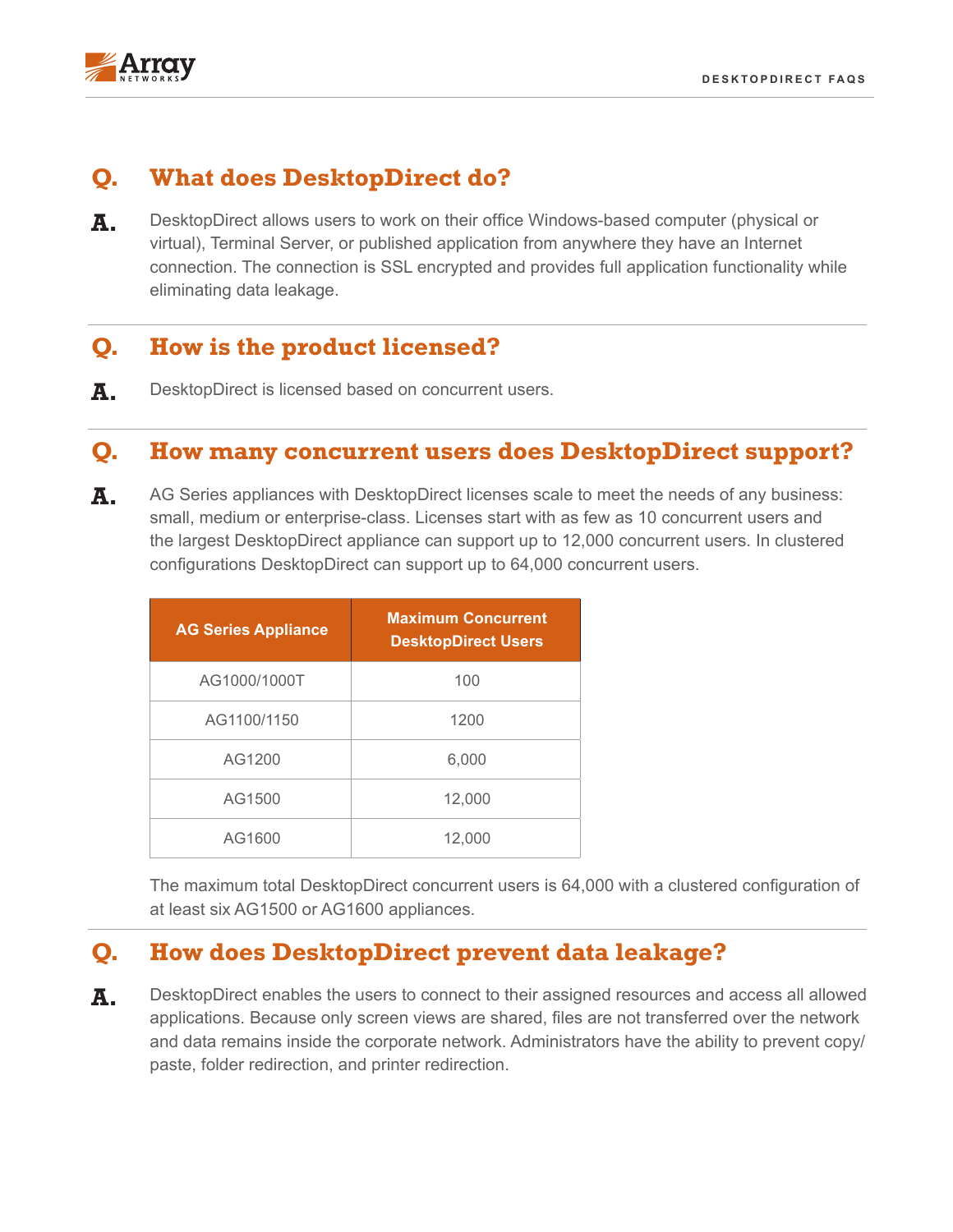

# **Q. DesktopDirect**는 태블릿/스마트폰을 통해서도 이용할 수 있습니까**?**

**A.** <sup>예</sup>, MotionProapp<sup>를</sup> 통한 Apple iOS 및 Android 장치에서의 액세스를 지원합니다. 사용자는 ART (Array Registration Technology)를 사용하여 장치를 스스로 등록 할 수 있으 므로 명확한 감사 추적을 제공하고, IT 부서 관리자가 사용자가 원격 액세스에 사용하려는 모 든 장치에 대해 인증 할 필요가 없습니다.

### **Q. Is there a cost for the DesktopDirect client app?**

**A.** There is no cost for the MotionPro client app. It can be downloaded for free from the Apple AppStore (for iPhone and iPad) and Google Play (for Android devices).

#### **Q. How does DesktopDirect enable office workers to use their office PC from anywhere?**

A. By providing a secure, low-bandwidth path to a user's assigned resources, DesktopDirect users can connect from anywhere they have an Internet connection.

## **Q. How does DesktopDirect work with applications published by Citrix XenApp?**

**A.** DesktopDirect does not support the latest version for Citrix XenApp 7.6; however the Array Networks AG Series secure access gateway can proxy the storefront Citrix XenApp services.

#### **Q. How does DesktopDirect compare to VPN?**

**A.** DesktopDirect is not a VPN, although it is deployed along with Array's SSL VPN solution. Array's AG Series SSL VPN is excellent for providing remote access to mobile employees typically using company-owned laptops. DesktopDirect allows users to access their corporate resources from any device – a browser on their home PC or even a smartphone or tablet. DesktopDirect enables administrators to centrally enforce file access and copy policies assigned to users.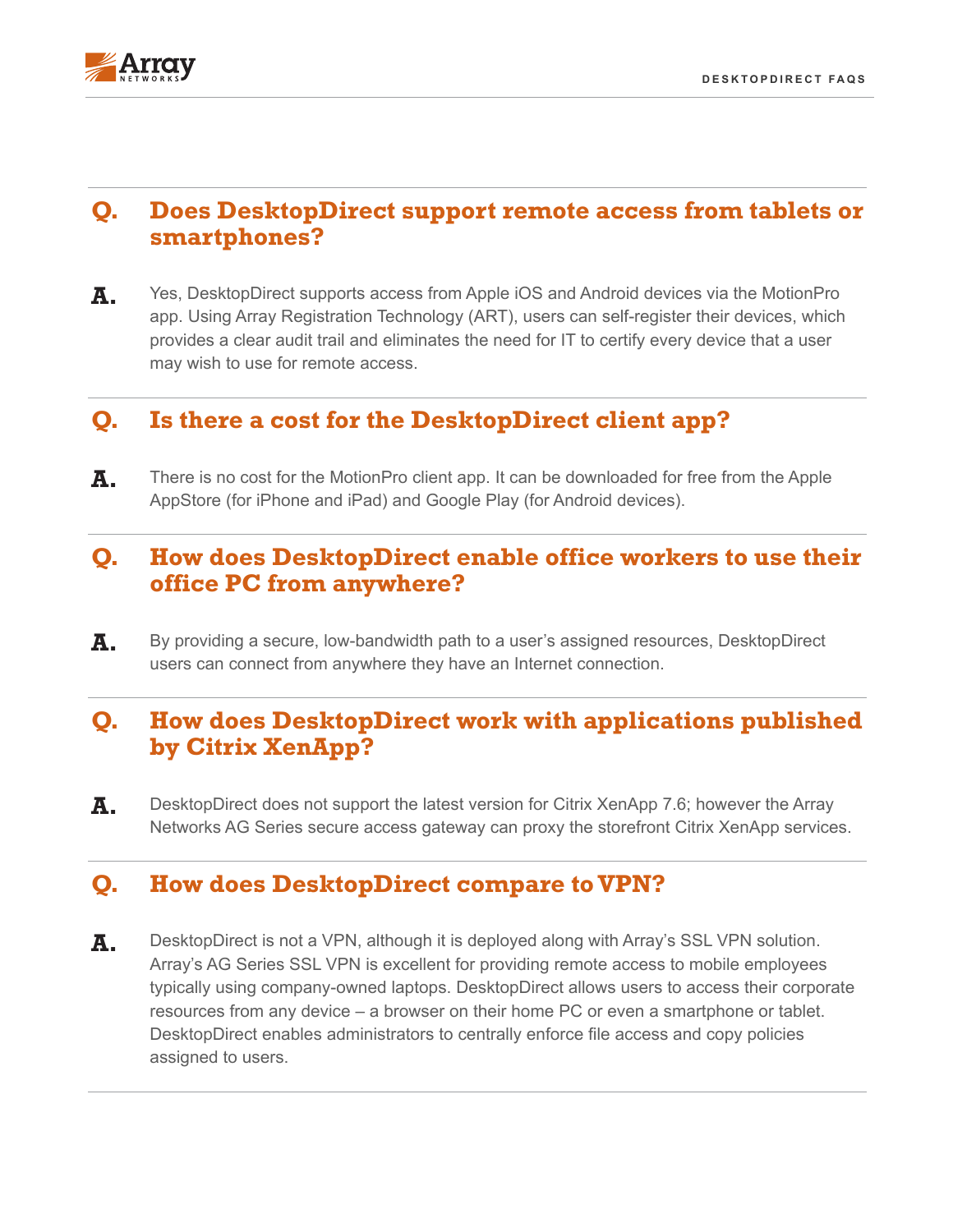

#### **Q. Does DesktopDirect do any host checking to ensure that the remote device being used is authorized?**

**A.** Yes, DesktopDirect can perform a host check prior to granting remote access. For users on tablets or smartphones, DesktopDirect can check the device ID. For users on personal computers, DesktopDirect can check the host ID, hard drive serial number and other identifiers. Host checking is a DesktopDirect feature that is controlled by IT.

## **Q. How does DesktopDirect compare to Citrix license costs?**

**A.** DesktopDirect is much more cost-effective than Citrix. Because DesktopDirect works with existing IT infrastructure and applications it requires significantly less infrastructure and licenses than would be required to provide remote access for all employees utilizing a comparable Citrix solution. Some customers see as much as a 10:1 cost savings by utilizing DesktopDirect.

## **Q. I already have Citrix. How is this different?**

**A.** XenApp requires server infrastructure to be built, while DesktopDirect utilizes existing infrastructure resulting in much lower cost for licenses, servers and management. DesktopDirect is an open architecture without vendor lock-in, as it allows you to access all types of desktops – whether physical, VMware or Citrix-based VDI – from PCs, iPhone, iPad and Android tablets and smartphones. In larger volume, licenses can be 1/10th the cost of what you pay for XenApp every year.

#### **Q. How does DesktopDirect compare to the cloud-based desktop access solutions like GoToMyPC and LogMeIn?**

**A.** DesktopDirect is an enterprise-class product that is installed and controlled by IT. Users do not need to have multiple logins (i.e. one for the office, one for GoToMyPC), and data is not shared with a cloud-based service provider. In addition to simplicity, DesktopDirect costs less to deploy, maintain and scale with new users. For organizations with 25 seats or higher, ROI is on the order of a few months.